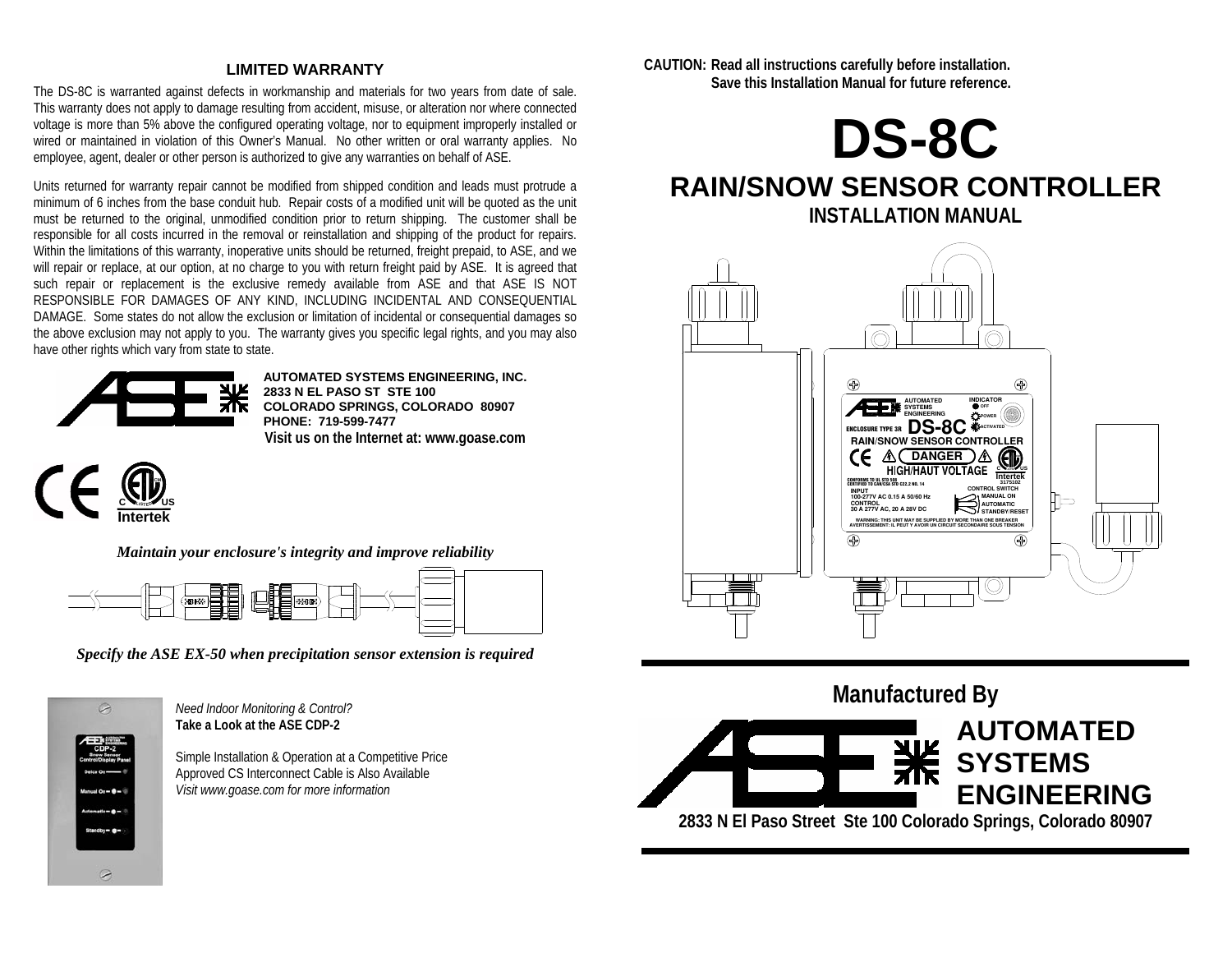- 1. **THIS UNIT SHOULD BE INSTALLED, OPENED, AND REPAIRED BY QUALIFIED PERSONNEL ONLY! CETTE UNITÉ DEVRAIT ÊTRE INSTALLÉE, OUVERTE, ET RÉPARÉE PAR LE PERSONNEL QUALIFIÉ SEULEMENT!**
- 2. To avoid shock hazard do not open the front cover with power connected to the DS-8C or any controlled equipment.

 Pour éviter la décharge électrique déconnectez toute la puissance avant d'ouvrir la couverture du DS-8C.

#### **Selecting a Mounting Location for the DS-8C**

The small corded device with the interleaved grid is the remote precipitation or "moisture" sensor. The brass cylinder protruding from the bottom of the DS-8C enclosure is the temperature sensor. For reliable rain and snow detection the moisture sensor must be exposed to a clear view of the sky. Reference Page 3 "Moisture Sensor Mounting & Termination" for guidance in mounting the DS-8C moisture sensor. For proper temperature detection the DS-8C enclosure must be mounted outdoors, away from furnace vents, dryer vents, and other sources of heat. Note that, when powered, the DS-8C moisture grid will always remain hot. This is normal. This allows the sensor to continuously melt/evaporate both rain and snow from the grid. The DS-8C enclosure can be mounted by screwing the base conduit hub onto an appropriate size free-standing conduit or by using the mounting holes in each corner of the enclosure.

#### **DO NOT DRILL HOLES THROUGH THE ENCLOSURE FOR MOUNTING! NE FONT PAS LES TROUS DE FORET PAR LA BOÎTE POUR LE SUPPORT!**

This can allow water into the enclosure causing a potential shock hazard. It is recommended that a weatherproof junction box be mounted below the DS-8C for termination of the power and load pigtails to the building wiring.

#### **Use Care When Replacing the Front Cover. Do Not Pinch the Gasket or Overtighten the Screws.**





# **General Safety Instructions External Control/Monitor Operation**

| Pin | Color        | Function       |  |  |
|-----|--------------|----------------|--|--|
|     | <b>White</b> | GND/Common     |  |  |
| 2   | Red          | Deice On Mon A |  |  |
| 3   | Orange       | Deice On Mon B |  |  |
|     | <b>Black</b> | Manual On      |  |  |
| 5   | Green        | Standby/Reset  |  |  |

The DS-8C provides external control/monitor capability. Shielded cable rated 300V or higher can be connected to TB2 to access this feature. Connecting Black (4) to White (1) will activate the "Manual On" function. Connecting Green (5) to White (1) will activate the "Standby/Reset" function. See the "Manual Override Switch Function" for a description of these modes. The Red/Orange (2/3) leads are connected to an internal low power

monitor relay. This relay, rated at 24 VAC/VDC at 400 ma, will close with the load relay and can be used to externally monitor activation of the sensor. This terminal block is also the connection point for installing a CDP-2 interface cable. **Note that the CS-1 described in the CDP-2 Manual is not required.**

## **Power & Activation Indicator**

A green lamp shines through a lens on the cover of the DS-8C to indicate operational status. If this lamp is **OFF** the DS-8C is not receiving power. If this lamp is steady **ON** the DS-8C is powered but is not triggered. If this lamp is **FLASHING** the DS-8C is powered on and triggered, the main relay is closed, and attached equipment should be activated. Note that, even though snow or rain may have stopped, the DS-8C indicator will continue to flash during the Delay-Off drying cycle.

## **Fine Adjustment for Efficient Operation**

The DS-8C is shipped with the TRIG TEMP and DELAY OFF adjustments in the center position, representing 39°F (3.9°C) and 60 minutes of Delay-Off time respectively. It is also set for highest SENSITIVITY. Depending on local conditions the user may find that fine adjustment of the controls may provide more satisfactory operation. If the sensor does not trigger during very wet snows the trigger temperature may need to be adjusted higher. Constant triggers from snow falling from trees or overhangs may be reduced by adjusting SENSITIVITY. The Delay-Off time can also be adjusted to provide clean melt-off without excessive running time. Fine adjustment can both save operating expense and provide more reliable operation. However, to keep reliability high, always make adjustments in small increments.

### **Moisture Grid Maintenance & Replacement**

It is recommended that the DS-8C be powered down and the moisture grid wiped clean with clear water at least once every 4 months. Heavy deposits may be removed using a non-metallic scouring pad (Scotch-BriteTM or equivalent.) However, after a number of years, the corrosive elements left behind when water is evaporated out of the moisture grid will eventually damage the grid rings. The moisture grid can be easily replaced by ordering and installing a new MG-6 "Moisture Grid Assembly". Reference the **"Moisture Sensor Mounting & Termination"** section for information on replacing the moisture grid.

### **Preseason Snow Detection Testing**

It is always a good idea to test the operation of the DS-8C prior to the winter season. Procure some clean water and, if the outdoor temperature is above the trigger point, a can of spray component cooler (Radio Shack Part #64-4321 or equivalent.) Clean the moisture grid following the procedure outlined above and allow it to dry. Apply power to the DS-8C, drip some of the water onto the moisture grid, then, if the temperature is above the trigger point, spray the temperature sensor protruding from the base of the enclosure with the component cooler. Once the temperature sensor has reached the trigger point with water still present on the grid the DS-8C will activate. The user should hear the internal control relay close. The lamp will blink. Proper operation has been confirmed. Allow the grid to dry completely. To clear the Delay-Off timer place the override switch into "Standby/Reset", and then back to the "Automatic" position.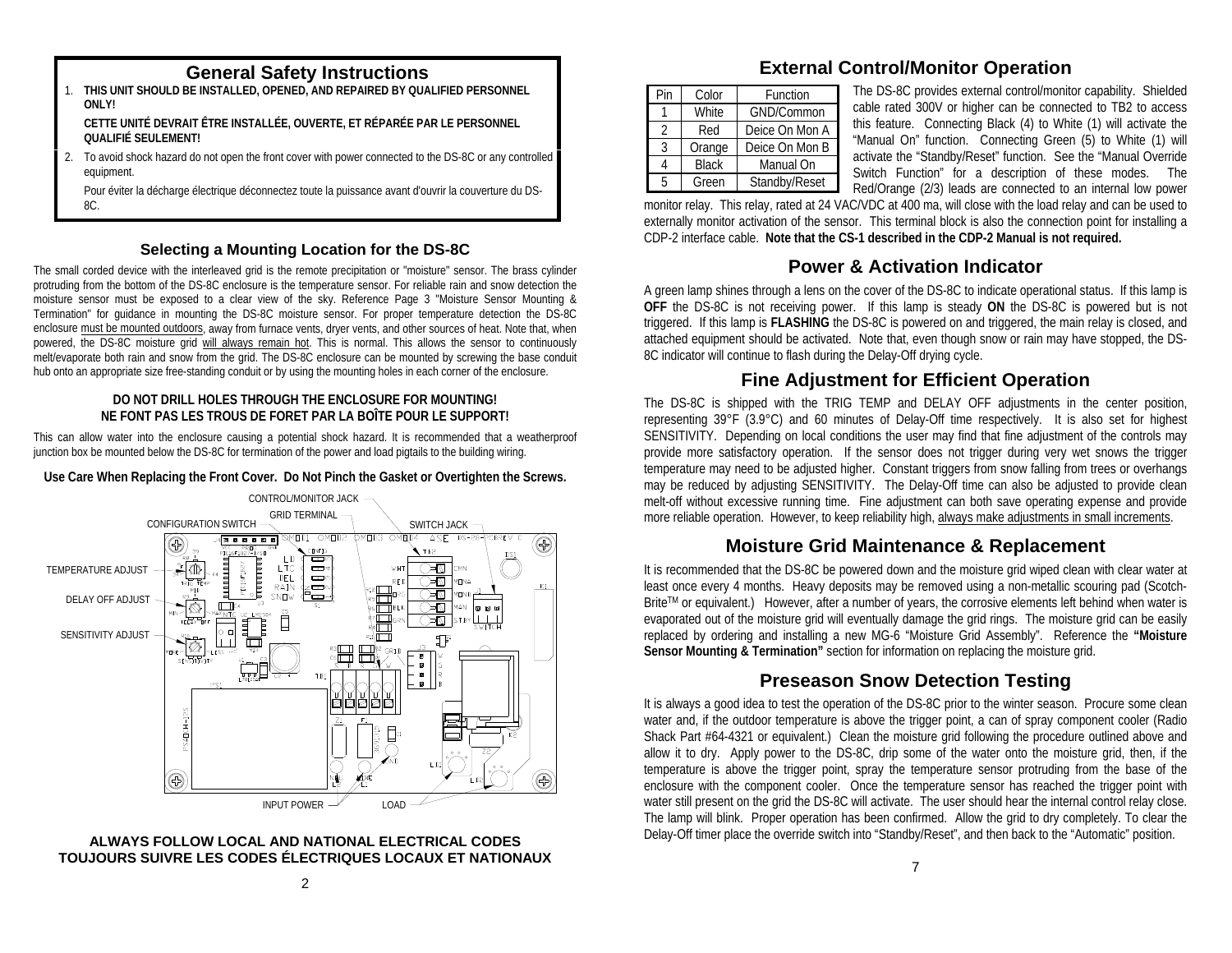

**240VAC In, 240VAC Load, Heat Cable or Similar** 



**240VAC In, Dry Contact for Boiler/Circulation Pump** 

These are just some of the possible wiring schemes that can be used to connect the DS-8C to your load for control. Remember, these are only suggestions. **You should always consult a qualified electrician or inspector to assure conformance with applicable local and national electrical codes!**

#### **Moisture Sensor Mounting & Termination**



**The DS-8C enclosure and moisture sensor must be mounted outdoors.** The remote DS-8C moisture sensor may be mounted in a number of ways depending on the application. The unit operates at low voltage and can withstand immersion in water. For roof and gutter deicing applications the sensor head may be mounted in the gutter against the fascia board with a 1" "C"-style conduit clamp. Allow part of the sensor grid to be exposed to snowfall. This allows the sensor to initially trigger when snow starts falling and remain triggered as long as the roof/gutter heater continues to drip melted snow buildup from the roof edge when temperatures are below freezing. Detection can also be achieved by installing the sensor head

> SENSORMOUNTING PLATE1" CONDUIT CLAMP

near the top of the downspout using a 1" conduit hanger DOWNSPOUT

and mounting plate. As water is melted in the gutter it will run down the downspout, hitting and retriggering the sensor.

Ten feet of cable is pre-terminated to the sensor head. This cable may be shortened on the controller end as required. **The sensor cable may ONLY be extended using the ASE EX-50 Extension Kit.** Non-approved cable will cause leakage and erratic operation. Strip the outer insulation and shield from the cable and terminate each conductor following the color code printed on the circuit board. The bare drain wire should be installed into the terminal marked "S" for Shield. Two cable ties are also included. Wrap these ties securely around the cable in

the enclosure to provide additional strain relief between the flexible enclosure gland and the free end of the cable.

#### **Setting the Configuration Switches and Adjustments**

The following paragraphs and table outline the operating modes for the DS-8C and explain the functions of the adjustments. Trigger temp (**TT**) is adjustable from 34°F-44°F (1°C-6°C) using the TRIG TEMP control. When ambient air temperature (**AT**) is below this setting precipitation is assumed to be snow. When above this setting, precipitation is assumed to be rain.



୲୭

The DEL configuration switch activates the Delay-Off drying cycle timer on the DS-



8C. The timer allows the DS-8C to continue to operate and dry the heated surface through evaporation MID once precipitation has stopped. The drying cycle reduces the chance of once precipitation has stopped. The drying cycle reduces the chance of moisture left behind refreezing into ice. This timer is restarted by each sensor trigger. Therefore, the DS-8C will continue to operate as long as it is triggered, then for the Delay-Off period once the trigger clears. All "sensor" modes (DEL Off) provide a 2 minute Delay-Off time. When in "controller" mode (DEL On) the Long Delay (LD) configuration switch determines the time span of the drying cycle. The Delay-Off time can be adjusted from 30-

90 minutes (LD Off) or 2-6 hours (LD On) using the DELAY OFF control.